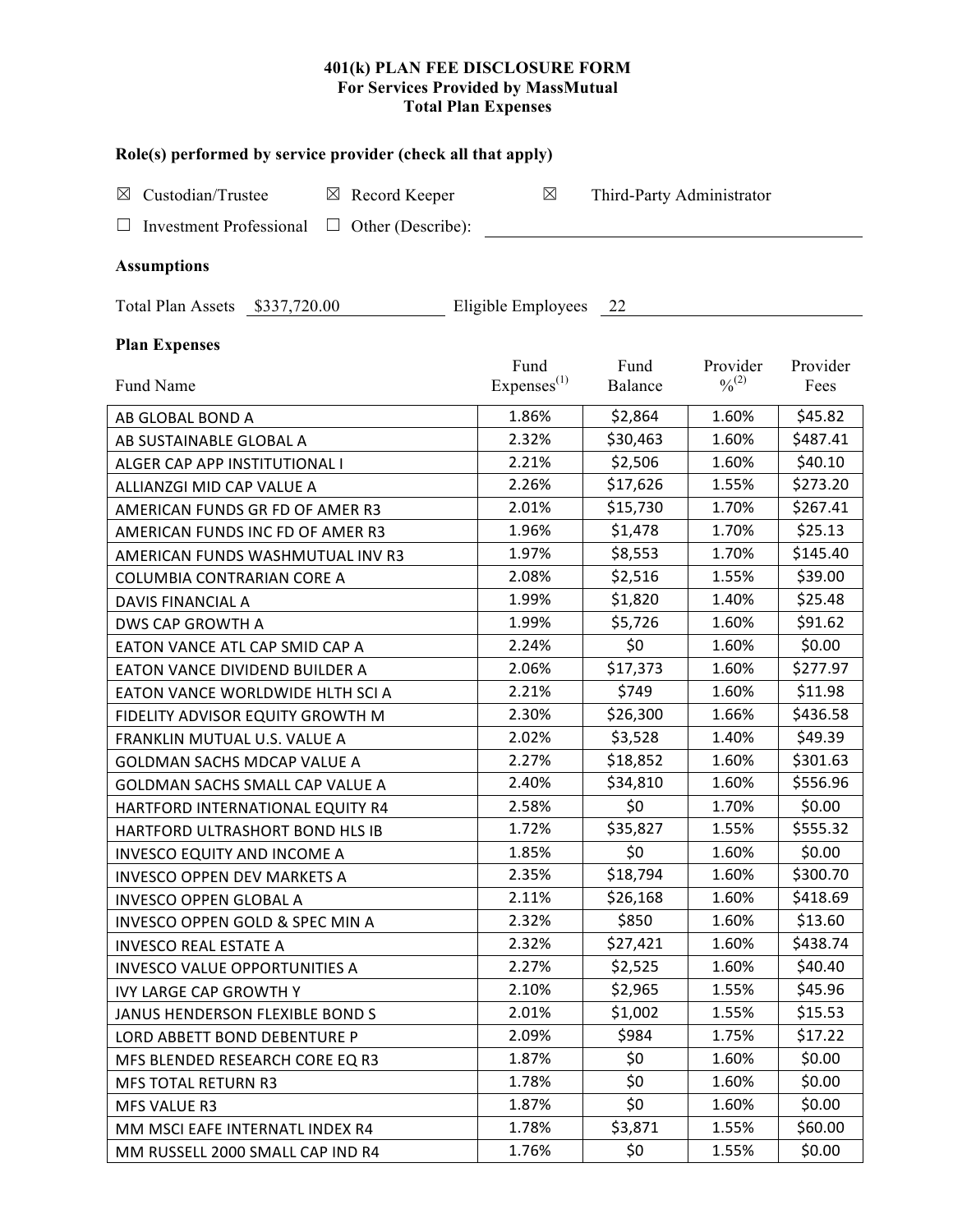| MM S&P 500 INDEX R4                                                     | 1.67% | \$21,402 | 1.55% | \$331.73   |
|-------------------------------------------------------------------------|-------|----------|-------|------------|
| PIMCO TOTAL RETURN A                                                    | 2.10% | \$1,227  | 1.45% | \$17.79    |
| PIONEER EQUITY INCOME A                                                 | 2.05% | \$0      | 1.60% | \$0.00     |
| SEL TRP/LOOM SAYLES BLU CH GR R4                                        | 2.14% | \$0      | 1.55% | \$0.00     |
| SELECT TRP/FRONTIER MC GRTH R4                                          | 2.21% | \$0      | 1.55% | \$0.00     |
| <b>TEMPLETON FOREIGN A</b>                                              | 2.20% | \$3,790  | 1.40% | \$53.06    |
| Provider fees paid from Fund Expenses<br>\$5,383.82                     |       |          |       |            |
| Provider fees deducted from participant accounts or paid by employer    |       |          |       | \$1,170.00 |
| Investment expenses (i.e., Fund Expenses not used to pay provider fees) |       |          |       | \$1,821.71 |
| Total ("all-in") plan expenses                                          |       |          |       | \$8,375.53 |

 $<sup>(1)</sup>$ Fund Expenses include the fund's expense ratio plus any "wrap" fee charged by the provider. The expense ratio is determined</sup> through an annual calculation, where a fund's operating expenses are divided by the average dollar value of its assets under management. Fund Expenses lower investor returns.

<sup>(2)</sup>Provider % includes revenue sharing paid to the provider by the investment fund or wrap fees added by the provider. These expenses lower investor returns.